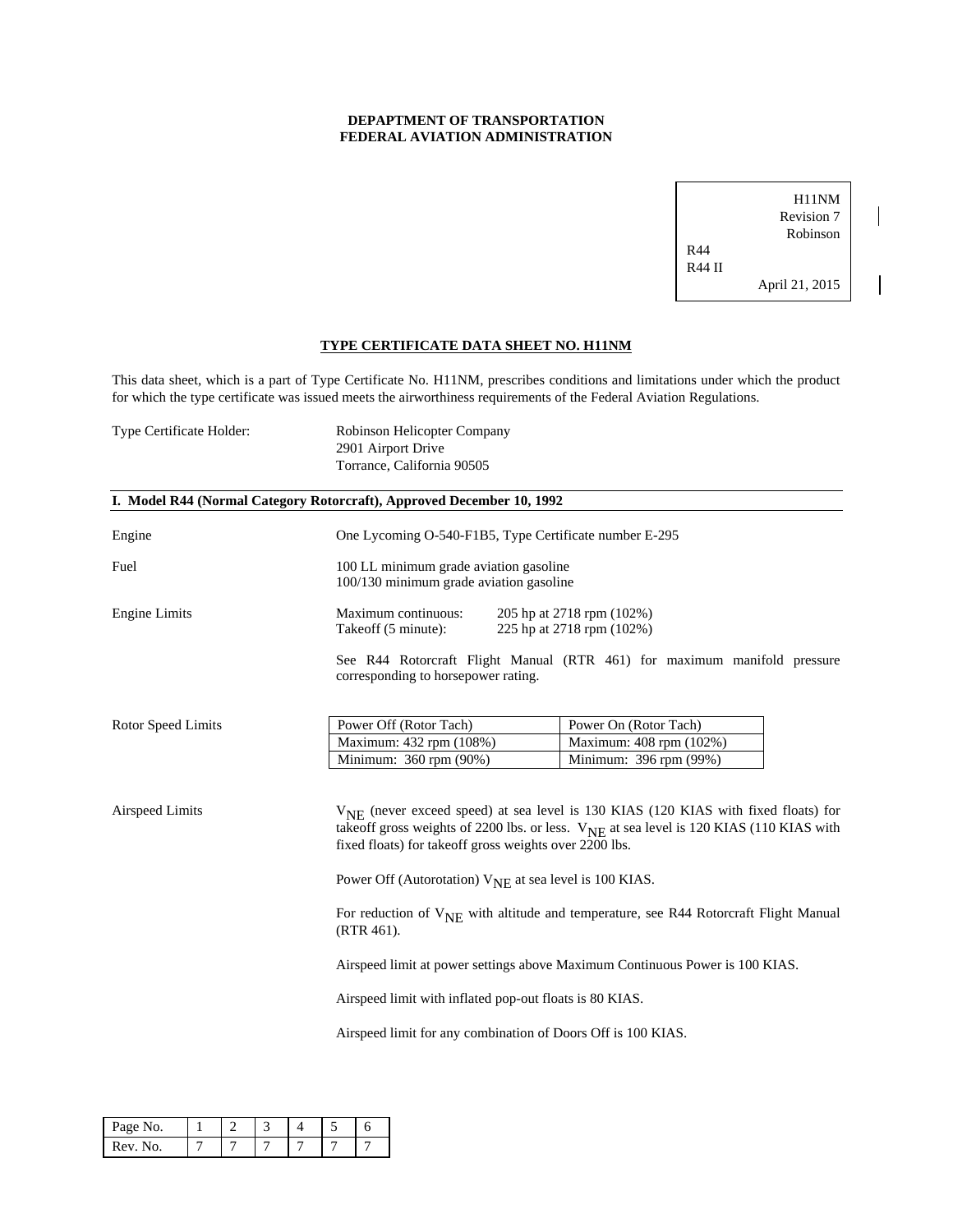| Center of Gravity             |                                                                                                                                                                                                                         | Longitudinal C.G. Range                                                                                                                                                                          |                |                                                     | Lateral C.G. Range  |          |          |  |
|-------------------------------|-------------------------------------------------------------------------------------------------------------------------------------------------------------------------------------------------------------------------|--------------------------------------------------------------------------------------------------------------------------------------------------------------------------------------------------|----------------|-----------------------------------------------------|---------------------|----------|----------|--|
| (C.G.) Range                  | Gross                                                                                                                                                                                                                   |                                                                                                                                                                                                  |                | Long.                                               |                     |          |          |  |
|                               | Weight                                                                                                                                                                                                                  | Forward                                                                                                                                                                                          | Aft            | C. G.                                               | Left                |          | Right    |  |
|                               | (lbs.)                                                                                                                                                                                                                  | (in.)                                                                                                                                                                                            | (in.)          | (in.)                                               | (in.)               |          | (in.)    |  |
|                               | 1550                                                                                                                                                                                                                    | 92.0                                                                                                                                                                                             | 102.5          | 92.0                                                | $-3.0$              |          | $+3.0$   |  |
|                               | 2000                                                                                                                                                                                                                    | 92.0                                                                                                                                                                                             | 102.5          | 100.0                                               | $-3.0$              |          | $+3.0$   |  |
|                               | 2200                                                                                                                                                                                                                    | 92.0                                                                                                                                                                                             | 100.25         | 102.5                                               | $-1.5$              |          | $+1.5$   |  |
|                               | 2400                                                                                                                                                                                                                    | 93.0                                                                                                                                                                                             | 98.0           |                                                     |                     |          |          |  |
|                               |                                                                                                                                                                                                                         |                                                                                                                                                                                                  |                | Note: Straight line variation between points shown. |                     |          |          |  |
| Empty Weight C.G. Range       | Calculated C.G. with 150 lb. pilot and full fuel must be STA 102.5 or forward.                                                                                                                                          |                                                                                                                                                                                                  |                |                                                     |                     |          |          |  |
| Maximum Weight                | 2400 lb.                                                                                                                                                                                                                |                                                                                                                                                                                                  |                |                                                     |                     |          |          |  |
| Minimum Crew                  | 1 pilot in forward right seat.                                                                                                                                                                                          |                                                                                                                                                                                                  |                |                                                     |                     |          |          |  |
| Number of Seats               |                                                                                                                                                                                                                         | 4 (3 for Police and ENG Version)<br>Pilot and Forward Passenger at STA 49.5<br><b>Seat Locations:</b><br>Aft Passengers at STA 79.5                                                              |                |                                                     |                     |          |          |  |
| Maximum Baggage               |                                                                                                                                                                                                                         | 50 pounds of baggage and installed equipment in any baggage compartment. For any<br>seat location, the maximum combined weight of the seat load, baggage, and installed<br>equipment is 300 lbs. |                |                                                     |                     |          |          |  |
| Fuel Capacity                 |                                                                                                                                                                                                                         | <b>Tanks Without Bladders</b>                                                                                                                                                                    |                |                                                     | Tanks With Bladders |          |          |  |
|                               | Tank                                                                                                                                                                                                                    | Capacity                                                                                                                                                                                         | Usable         | Capacity                                            |                     | Usable   | Location |  |
|                               |                                                                                                                                                                                                                         | (gal.)                                                                                                                                                                                           | (gal.)         | (gal.)                                              |                     | (gal.)   | (STA)    |  |
|                               | Main                                                                                                                                                                                                                    | 31.6                                                                                                                                                                                             | 30.6           | 30.5                                                |                     | 29.5     | 106.0    |  |
|                               | Auxiliary                                                                                                                                                                                                               | 18.5                                                                                                                                                                                             | 18.3           | 17.2                                                |                     | 17.0     | 102.0    |  |
|                               |                                                                                                                                                                                                                         |                                                                                                                                                                                                  |                |                                                     |                     |          |          |  |
| Oil Capacity                  | Component                                                                                                                                                                                                               |                                                                                                                                                                                                  |                | Capacity                                            |                     | Location |          |  |
|                               |                                                                                                                                                                                                                         |                                                                                                                                                                                                  |                | (qt.)                                               | (STA)               |          |          |  |
|                               | Engine                                                                                                                                                                                                                  |                                                                                                                                                                                                  | 9              | 110.0                                               |                     |          |          |  |
|                               | Main Rotor Transmission                                                                                                                                                                                                 |                                                                                                                                                                                                  | $\overline{2}$ | 100.0                                               |                     |          |          |  |
|                               | Tail Rotor Transmission                                                                                                                                                                                                 |                                                                                                                                                                                                  |                | 0.11                                                |                     | 327.0    |          |  |
|                               | Hydraulic Reservoir (if installed)                                                                                                                                                                                      |                                                                                                                                                                                                  |                | 0.65                                                |                     | 117.0    |          |  |
| Maximum Operation<br>Altitude |                                                                                                                                                                                                                         | Density Altitude Limit 14,000 ft.<br>Maximum altitude above ground level is 9000 ft. to allow landing within 5<br>minutes in case of fire.                                                       |                |                                                     |                     |          |          |  |
| Manufacturer's Serial Numbers | 0002, 0004 thru 9999, except 1140                                                                                                                                                                                       |                                                                                                                                                                                                  |                |                                                     |                     |          |          |  |
| <b>Certification Basis</b>    | 14 CFR Part 27, dated February 1, 1965, including Amendments 27-1 through 27-24,<br>Exemption No. 5473 dated July 2, 1992, to §27.955(a)(7) and 27.1305(q), and<br>Eemption No. 6692 dated October 17, 1997 to §27.695. |                                                                                                                                                                                                  |                |                                                     |                     |          |          |  |
|                               | 14 CFR Part 36 Amendment 36-20.                                                                                                                                                                                         |                                                                                                                                                                                                  |                |                                                     |                     |          |          |  |
|                               | <b>Equvalent Safety Finding:</b><br>Number TD10352LA-R/S-1<br>14CFR Part 27.1401(d), Anticollision Light System                                                                                                         |                                                                                                                                                                                                  |                |                                                     |                     |          |          |  |
|                               | Special Condition:<br>No. 27-033-SC Robinson Model R44 and R44 II Helicopters, Installation of HeliSAS<br>Autopilot and Stabilization Augmentation System (AP/SAS).                                                     |                                                                                                                                                                                                  |                |                                                     |                     |          |          |  |

# **I. Model R44 (Normal Category Rotorcraft), Approved December 10,1992, (cont'd)**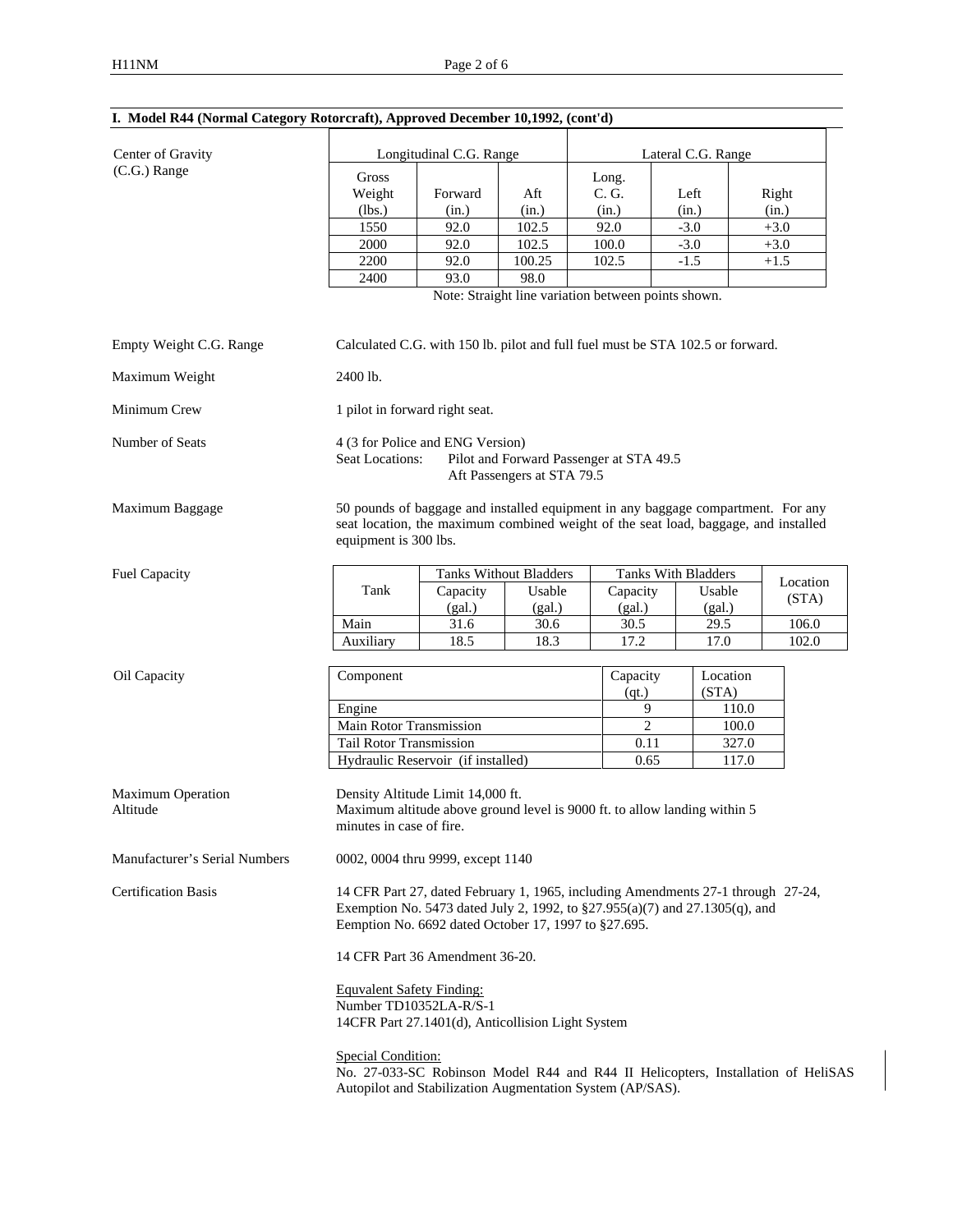### **I. Model R44 (Normal Category Rotorcraft), Approved December 10,1992, (cont'd)**

Equipment The basic required equipment as prescribed in the applicable airworthiness regulations (see Certification Basis) must be installed in the aircraft for certification. In addition, the following FAA-approved Rotorcraft Flight Manual is required:

> R44 Rotorcraft Flight Manual (RTR 461) dated December 10, 1992, or later revision (See NOTES 4, 5, & 6).

#### **II. Model R44 II (Normal Category Rotorcraft), Approved October 3, 2002**

The R44 II helicopter includes a fuel injected engine with a 245 hp takeoff rating and a maxium weight of 2500 lb.

| Engine                         | One Lycoming IO-540-AE1A5, Type Certificate number 1E4                                                                                                                                                                                                                                                                                                                                                                                                                                                                                                                                                                                                                                                               |                         |     |                                                                                                                                                                           |                    |       |
|--------------------------------|----------------------------------------------------------------------------------------------------------------------------------------------------------------------------------------------------------------------------------------------------------------------------------------------------------------------------------------------------------------------------------------------------------------------------------------------------------------------------------------------------------------------------------------------------------------------------------------------------------------------------------------------------------------------------------------------------------------------|-------------------------|-----|---------------------------------------------------------------------------------------------------------------------------------------------------------------------------|--------------------|-------|
| Fuel                           | 100 LL minimum grade aviation gasoline<br>100/130 minimum grade aviation gasoline                                                                                                                                                                                                                                                                                                                                                                                                                                                                                                                                                                                                                                    |                         |     |                                                                                                                                                                           |                    |       |
| <b>Engine Limits</b>           | Maximum continuous:<br>205 hp at 2718 rpm (102%)<br>Takeoff (5 minute):<br>245 hp at 2718 rpm (102%)                                                                                                                                                                                                                                                                                                                                                                                                                                                                                                                                                                                                                 |                         |     |                                                                                                                                                                           |                    |       |
|                                |                                                                                                                                                                                                                                                                                                                                                                                                                                                                                                                                                                                                                                                                                                                      |                         |     | See R44 II Rotorcraft Flight Manual (RTR 462), dated October 3, 2002 or later FAA<br>approved revision, for maximum manifold pressure corresponding to horsepower rating. |                    |       |
| Rotor Speed Limits             | Power Off (Rotor Tach)                                                                                                                                                                                                                                                                                                                                                                                                                                                                                                                                                                                                                                                                                               |                         |     | Power On (Rotor Tach)                                                                                                                                                     |                    |       |
|                                | Maximum: 432 rpm (108%)                                                                                                                                                                                                                                                                                                                                                                                                                                                                                                                                                                                                                                                                                              |                         |     | Maximum: 408 rpm (102%)                                                                                                                                                   |                    |       |
|                                | Minimum: 360 rpm (90%)                                                                                                                                                                                                                                                                                                                                                                                                                                                                                                                                                                                                                                                                                               |                         |     | Minimum: 404 rpm (101%)                                                                                                                                                   |                    |       |
|                                | $V_{NE}$ (never exceed speed) at sea level is 130 KIAS (120 KIAS with fixed floats) for<br>takeoff gross weights of 2200 lbs. or less. V <sub>NE</sub> at sea level is 120 KIAS (110 KIAS with<br>fixed floats) for takeoff gross weights over 2200 lbs.<br>Power Off (Autorotation) $V_{\text{NE}}$ at sea level is 100 KIAS.<br>For reduction of $V_{\text{NE}}$ with altitude and temperature, see R44 II Rotorcraft Flight Manual<br>(RTR 462) dated October 3, 2002, or later FAA approved revision.<br>Airspeed limit at power settings above Maximum Continuous Power is 100 KIAS.<br>Airspeed limit with inflated pop-out floats is 80 KIAS.<br>Airspeed limit for any combination of Doors Off is 100 KIAS. |                         |     |                                                                                                                                                                           |                    |       |
|                                |                                                                                                                                                                                                                                                                                                                                                                                                                                                                                                                                                                                                                                                                                                                      |                         |     |                                                                                                                                                                           |                    |       |
| Center of Gravity (C.G.) Range | Gross                                                                                                                                                                                                                                                                                                                                                                                                                                                                                                                                                                                                                                                                                                                | Longitudinal C.G. Range |     |                                                                                                                                                                           | Lateral C.G. Range |       |
|                                | Weight                                                                                                                                                                                                                                                                                                                                                                                                                                                                                                                                                                                                                                                                                                               | Forward                 | Aft | Long.<br>C. G.                                                                                                                                                            | Left               | Right |

(in.)

(lbs.)

| 1600 | 92.0 | 102.5  | 92.0  | $-3.0$ |     |
|------|------|--------|-------|--------|-----|
| 2100 | 92.0 | 102.5  | 100.0 | $-3.0$ |     |
| 2300 | 92.0 | 100.25 | 102.5 | -1.3   | ⊺⊥. |
| 2500 | 93.0 | 98.0   |       |        |     |

(in.)

(in.)

(in.)

Note: Straight line variation between points shown

Empty Weight C.G. Range Calculated C.G. with 150 lb. pilot and full fuel must be STA 102.5 or forward.

(in.)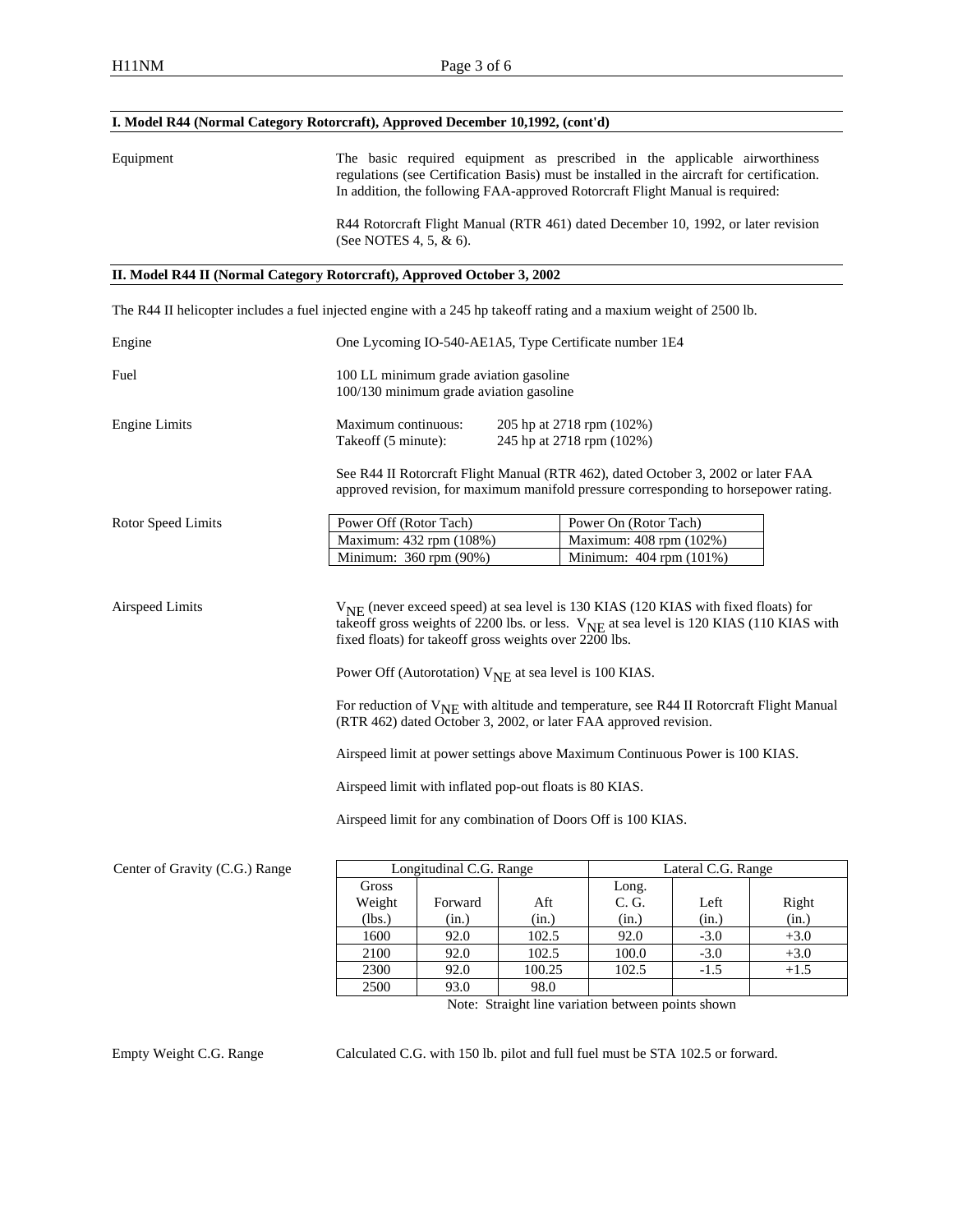| II. Model R44 II (Normal Category Rotorcraft), Approved October 3, 2002, (cont'd) |                                                                                                                                                                                                                                                           |                                                                                                          |        |                     |          |          |  |
|-----------------------------------------------------------------------------------|-----------------------------------------------------------------------------------------------------------------------------------------------------------------------------------------------------------------------------------------------------------|----------------------------------------------------------------------------------------------------------|--------|---------------------|----------|----------|--|
| Maximum Weight                                                                    | 2500 lb.<br>2400 lb. for intentional water landings with fixed or pop-out floats.                                                                                                                                                                         |                                                                                                          |        |                     |          |          |  |
| Minimum Crew                                                                      | 1 pilot in forward right seat.                                                                                                                                                                                                                            |                                                                                                          |        |                     |          |          |  |
| Number of Seats                                                                   | 4 (3 for Police and ENG Versions)<br>Seat Locations:<br>Pilot and Forward Passenger at STA 49.5<br>Aft Passengers at STA 79.5                                                                                                                             |                                                                                                          |        |                     |          |          |  |
| Maximum Baggage                                                                   | 50 pounds of baggage and installed equipment in any baggage compartment. For any<br>seat location, the maximum combined weight of the seat load, baggage, and installed<br>equipment is 300 lbs.                                                          |                                                                                                          |        |                     |          |          |  |
| Fuel Capacity                                                                     |                                                                                                                                                                                                                                                           | <b>Tanks Without Bladders</b>                                                                            |        | Tanks With Bladders |          | Location |  |
|                                                                                   | Tank                                                                                                                                                                                                                                                      | Capacity                                                                                                 | Usable | Capacity            | Usable   | (STA)    |  |
|                                                                                   |                                                                                                                                                                                                                                                           | (gal.)                                                                                                   | (gal.) | (gal.)              | (gal.)   |          |  |
|                                                                                   | Main                                                                                                                                                                                                                                                      | 31.6                                                                                                     | 30.6   | 30.5                | 29.5     | 106.0    |  |
|                                                                                   | Auxiliary                                                                                                                                                                                                                                                 | 18.5                                                                                                     | 18.3   | 17.2                | 17.0     | 102.0    |  |
|                                                                                   |                                                                                                                                                                                                                                                           |                                                                                                          |        |                     |          |          |  |
| Oil Capacity                                                                      |                                                                                                                                                                                                                                                           |                                                                                                          |        | Capacity            | Location |          |  |
|                                                                                   |                                                                                                                                                                                                                                                           | Component                                                                                                |        | (qt.)               | (STA)    |          |  |
|                                                                                   | Engine                                                                                                                                                                                                                                                    |                                                                                                          |        | 9                   | 110.0    |          |  |
|                                                                                   | Main Rotor Transmission                                                                                                                                                                                                                                   |                                                                                                          |        | $\overline{c}$      | 100.0    |          |  |
|                                                                                   | Tail Rotor Transmission                                                                                                                                                                                                                                   |                                                                                                          |        | 0.11                | 327.0    |          |  |
|                                                                                   | Hydraulic Reservoir                                                                                                                                                                                                                                       |                                                                                                          |        | 0.65                | 117.0    |          |  |
| <b>Maximum Operation</b><br>Altitude                                              | Density Altitude Limit - 14,000 ft.<br>Maximum altitude above ground level is 9000 ft. to allow landing within 5<br>minutes in case of fire.                                                                                                              |                                                                                                          |        |                     |          |          |  |
| Manufacturer's Serial Numbers                                                     | 1140, 10001 and subsequent                                                                                                                                                                                                                                |                                                                                                          |        |                     |          |          |  |
| <b>Certification Basis</b>                                                        | 14 CFR Part 27, dated February 1, 1965, including Amendments 27-1 through 27-24, and<br>Exemption No. 6692 dated October 17, 1997 to §27.695.                                                                                                             |                                                                                                          |        |                     |          |          |  |
|                                                                                   |                                                                                                                                                                                                                                                           | 14 CFR Part 36 Amendment 36-24.                                                                          |        |                     |          |          |  |
|                                                                                   | <b>Equvalent Safety Finding:</b><br>Number TD10352LA-R/S-1<br>14CFR Part 27.1401(d), Anticollision Light System                                                                                                                                           |                                                                                                          |        |                     |          |          |  |
|                                                                                   | Special Condition:<br>No. 27-033-SC Robinson Model R44 and R44 II Helicopters, Installation of HeliSAS<br>Autopilot and Stabilization Augmentation System (AP/SAS).                                                                                       |                                                                                                          |        |                     |          |          |  |
| Equipment                                                                         | The basic required equipment as prescribed in the applicable airworthiness regulations<br>(see Certification Basis) must be installed in the aircraft for certification. In addition,<br>the following FAA-approved Rotorcraft Flight Manual is required: |                                                                                                          |        |                     |          |          |  |
|                                                                                   |                                                                                                                                                                                                                                                           | R44 II Rotorcraft Flight Manual (RTR 462) dated October 3, 2002, or later revision<br>(See NOTES 7 & 8). |        |                     |          |          |  |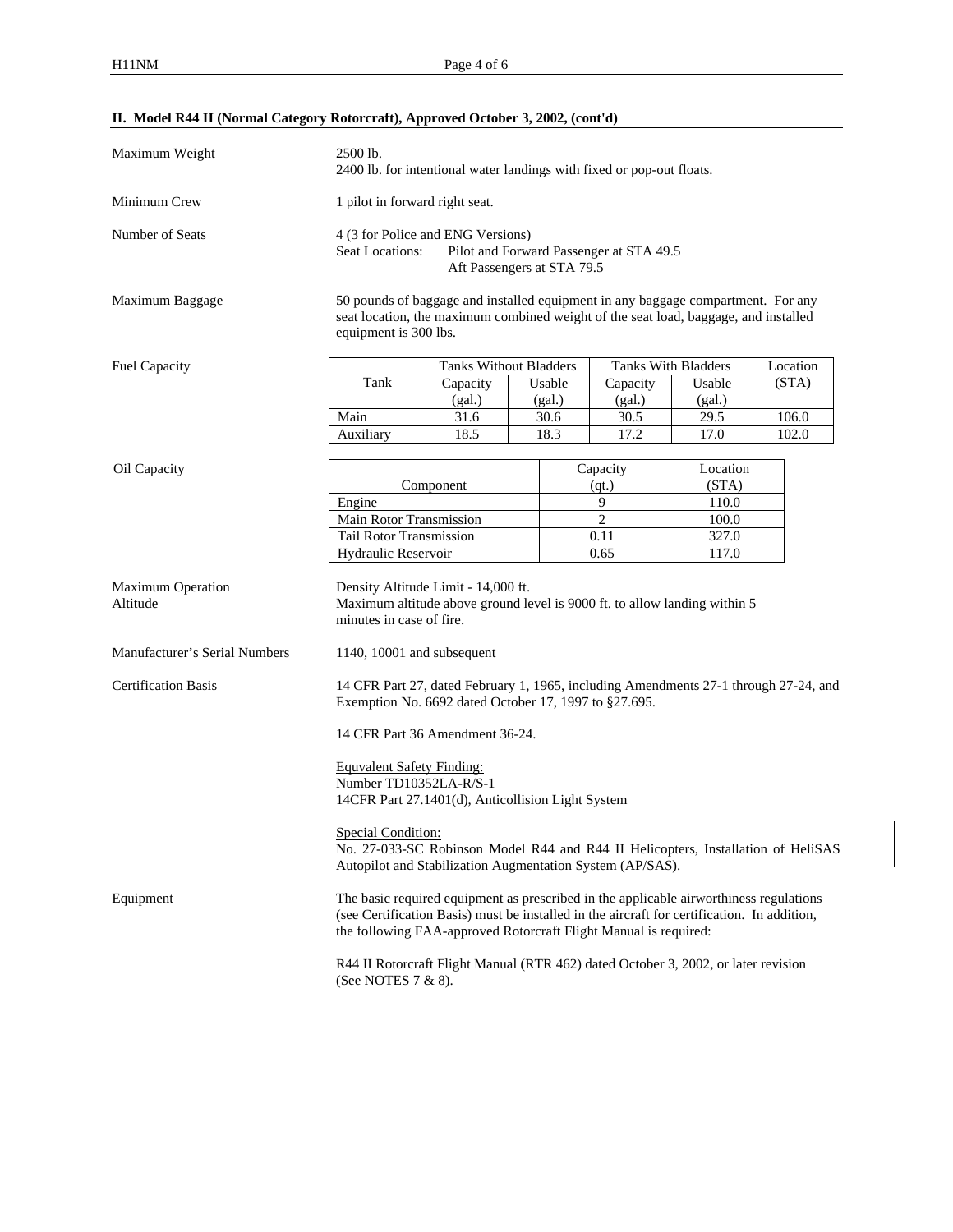$\overline{\phantom{a}}$ 

# DATA PERTINENT TO BOTH MODELS

| Datum                    |                                                        | 100 in. forward of main rotor centerline.                                                                                                                                                                                                                                                                                           |                                 |                                     |                                                                                                                                |                                                                                                           |  |
|--------------------------|--------------------------------------------------------|-------------------------------------------------------------------------------------------------------------------------------------------------------------------------------------------------------------------------------------------------------------------------------------------------------------------------------------|---------------------------------|-------------------------------------|--------------------------------------------------------------------------------------------------------------------------------|-----------------------------------------------------------------------------------------------------------|--|
| Leveling Means           |                                                        | Refer to the R44 Maintenance Manual and Instructions for Continued Airworthiness<br>$(RTR 460)$ .                                                                                                                                                                                                                                   |                                 |                                     |                                                                                                                                |                                                                                                           |  |
| Rotor Blade and          |                                                        | Main Rotor blade angles at 75% radius:                                                                                                                                                                                                                                                                                              |                                 |                                     |                                                                                                                                |                                                                                                           |  |
| <b>Control Movements</b> |                                                        | Collective Pitch: $12.5^{\circ} \pm 1.0^{\circ}$ total travel                                                                                                                                                                                                                                                                       |                                 |                                     |                                                                                                                                |                                                                                                           |  |
|                          |                                                        | Note: Collective low pitch to be established in accordance with the Maintenance<br>Manual and Instructions for Continued Airworthiness (RTR 460) procedures to obtain<br>proper autorotation RPM.                                                                                                                                   |                                 |                                     |                                                                                                                                |                                                                                                           |  |
|                          |                                                        | Cyclic Pitch:                                                                                                                                                                                                                                                                                                                       | Forward<br>Aft<br>Left<br>Right |                                     | 13.50 $^{\circ}$ to 14.25 $^{\circ}$<br>13.50° to 14.25°<br>7.5 $^{\circ}$ to 8.5 $^{\circ}$<br>$6.0^{\circ}$ to $7.0^{\circ}$ |                                                                                                           |  |
|                          |                                                        | Tail Rotor blade angles at 75% radius:                                                                                                                                                                                                                                                                                              |                                 |                                     |                                                                                                                                |                                                                                                           |  |
|                          |                                                        | Collective Pitch:                                                                                                                                                                                                                                                                                                                   |                                 | Full right pedal<br>Full left pedal |                                                                                                                                | 15.5 $\degree$ to 16.5 $\degree$<br>18.5° to 19.0°                                                        |  |
| Production Basis         |                                                        | Production Certificate No. 424WE dated February 11, 1993.                                                                                                                                                                                                                                                                           |                                 |                                     |                                                                                                                                |                                                                                                           |  |
| <b>GENERAL NOTES</b>     |                                                        |                                                                                                                                                                                                                                                                                                                                     |                                 |                                     |                                                                                                                                |                                                                                                           |  |
| NOTE 1.                  | weight control system.                                 | A current weight and balance report, including a list of equipment included in the certificated empty weight,<br>and loading instructions when necessary, must be provided for each aircraft at the time of original<br>airworthiness certification and at all times thereafter, except in the case of operators having an approved |                                 |                                     |                                                                                                                                |                                                                                                           |  |
| NOTE 2.                  |                                                        | The following placard must be installed in clear view of the pilot:<br>"THIS ROTORCRAFT APPROVED FOR DAY AND NIGHT VFR OPERATIONS"                                                                                                                                                                                                  |                                 |                                     |                                                                                                                                |                                                                                                           |  |
|                          | Manual must be installed in the appropriate locations. |                                                                                                                                                                                                                                                                                                                                     |                                 |                                     |                                                                                                                                | For additional placards, see the Rotorcraft Flight Manual. All placards required in the Rotorcraft Flight |  |
| NOTE 3.                  | section.                                               | Information essential to the proper maintenance of the helicopter, including retirement time of critical<br>components, is contained in the Robinson R44 Maintenance Manual and Instructions For Continued<br>Airworthiness (RTR 460). Retirement times are listed in the "AIRWORTHINESS LIMITATIONS"                               |                                 |                                     |                                                                                                                                |                                                                                                           |  |
| <u>NOTE 4.</u>           |                                                        | R44 Rotorcraft Flight Manual Supplement 5 dated July 17, 1996, or later revision is required when float<br>landing gear is installed.                                                                                                                                                                                               |                                 |                                     |                                                                                                                                |                                                                                                           |  |
| NOTE 5.                  | emergency (pop-out) floats are installed.              |                                                                                                                                                                                                                                                                                                                                     |                                 |                                     |                                                                                                                                | R44 Rotorcraft Flight Manual Supplement 10 dated June 10, 1999, or later revision is required when        |  |
| NOTE 6.                  |                                                        | R44 Rotorcraft Flight Manual with revisions through November 5, 1999, or later revision is required when<br>hydraulically-boosted main rotor flight controls are installed.                                                                                                                                                         |                                 |                                     |                                                                                                                                |                                                                                                           |  |
| <u>NOTE 7.</u>           |                                                        | R44 II Rotorcraft Flight Manual Fixed Floats Supplement dated October 3, 2002, or later revision is<br>required when fixed-float landing gear is installed.                                                                                                                                                                         |                                 |                                     |                                                                                                                                |                                                                                                           |  |